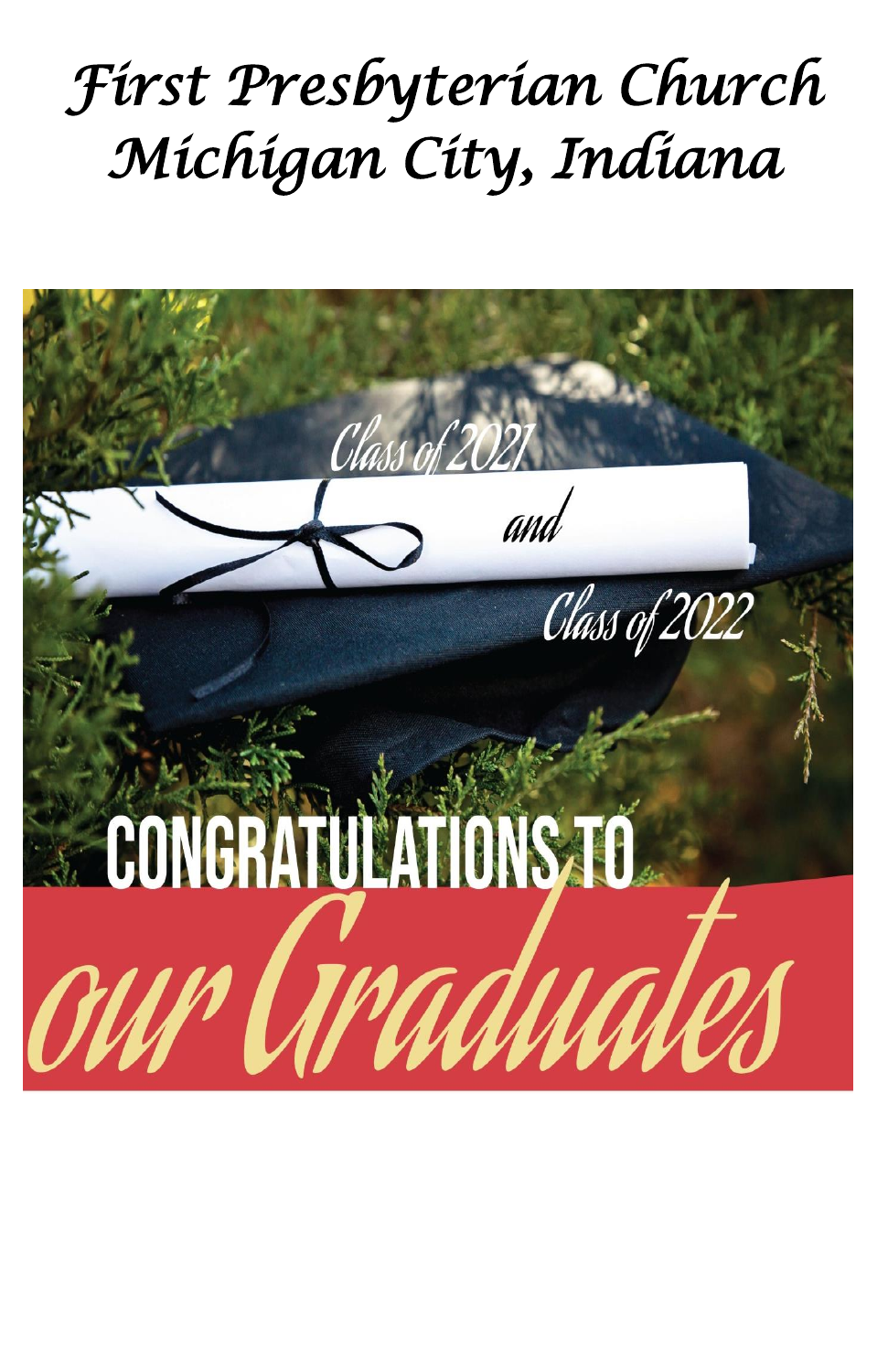

## **BRAEDEN BARR**

Braeden Barr, son of Philip and Connie Barr and grandson of Mary Barr graduated on June 6, 2021 from New Prairie High School.

Braeden graduated Magna Cum Laude and was a member of National Honor Society. He has been learning Japanese and digital design.

He plans on studying Computer Science at IUSB in the near future.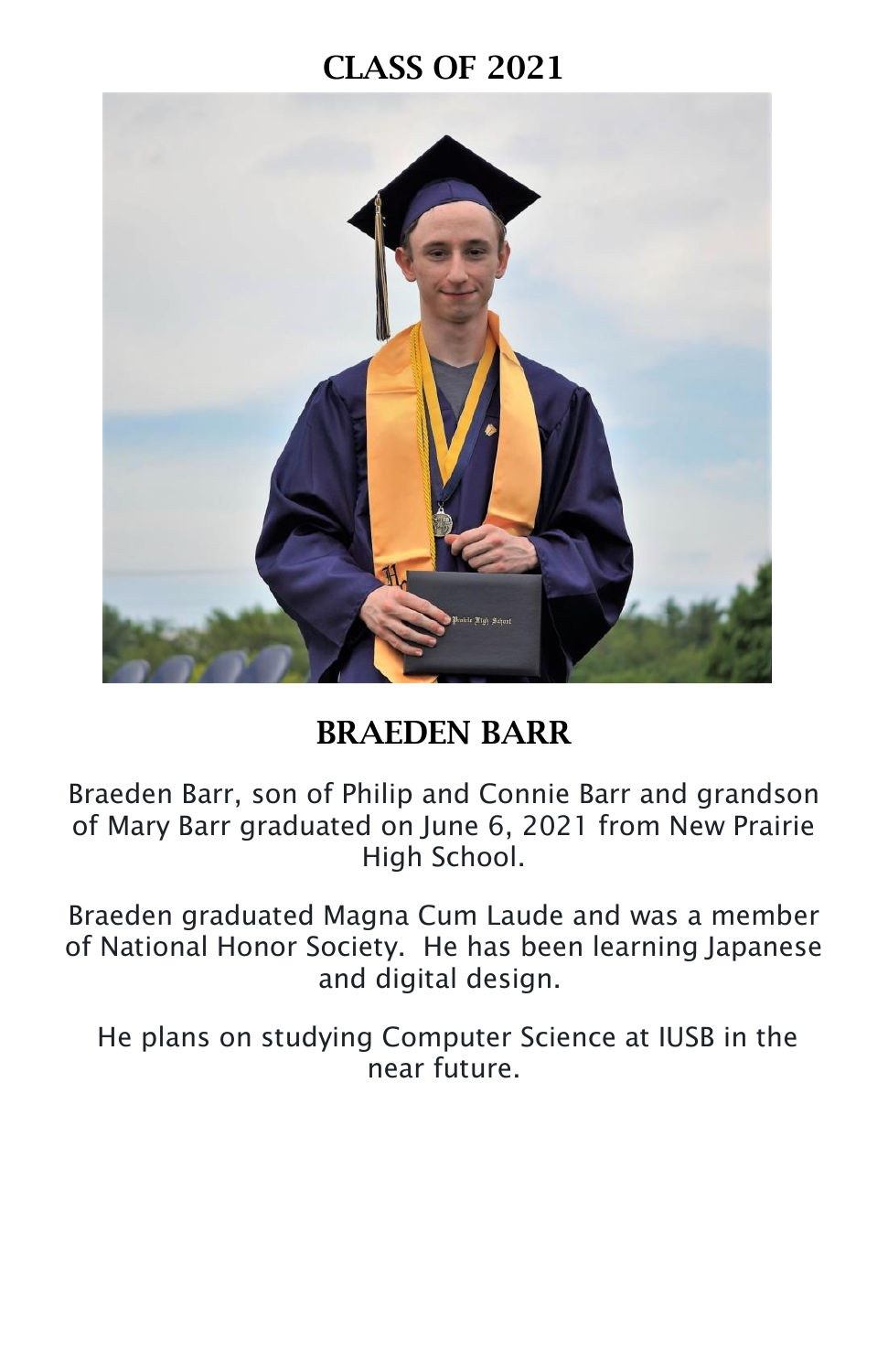

# **TRENTEN CHALIK**

Trenten Chalik, son of William and Paula Chalik and grandson of Mary Barr is graduating from New Prairie High School this year.

Trenten is number five in his class and will be attending Colorado College.

He plans on double majoring in Chemistry and Physics and then plans on attending medical school.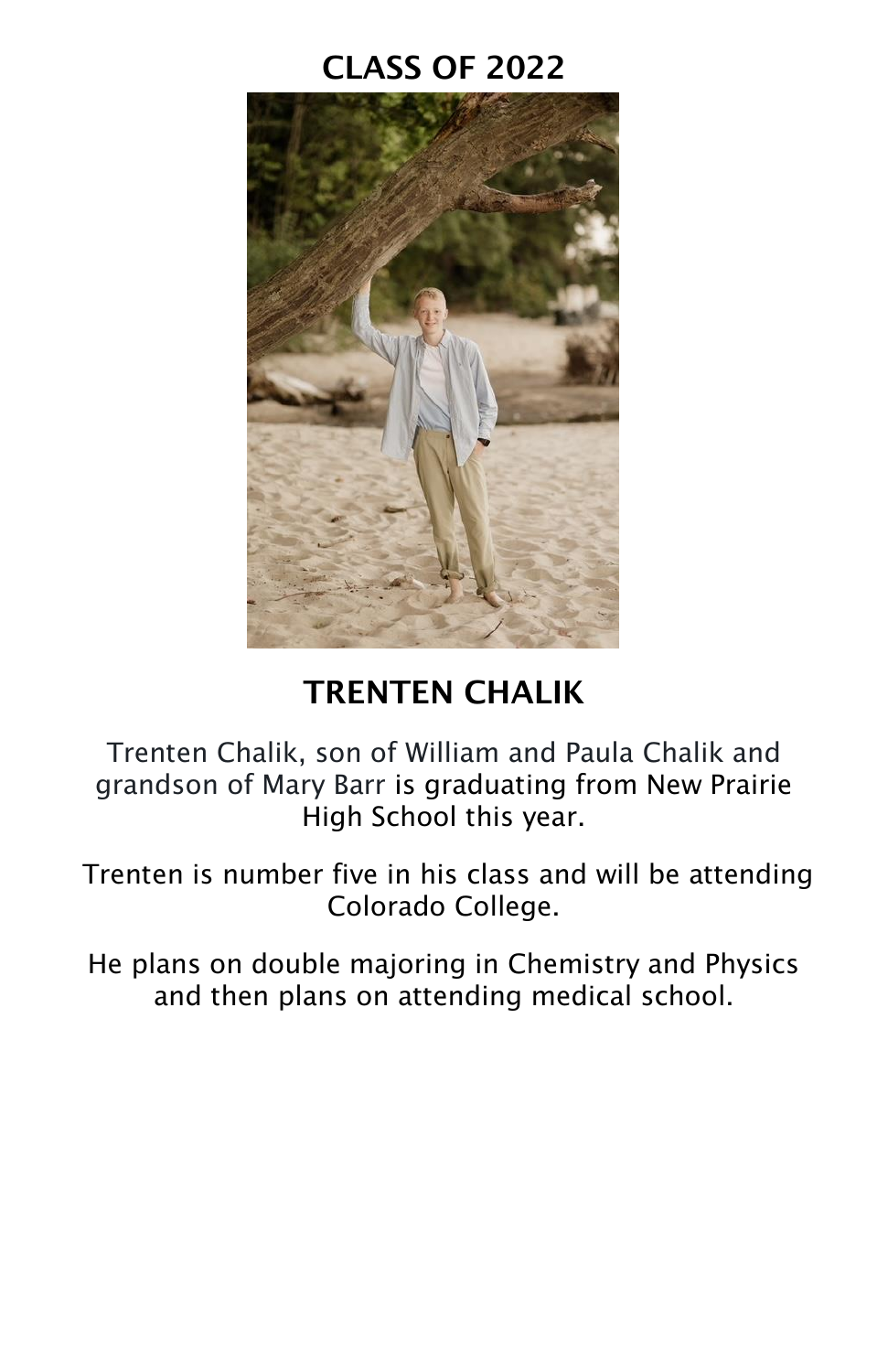

# **NICOLAS (NIC) ELLIS**

Nicolas Ellis, son of John and Julie Mershon Ellis and grandson of Patty Mershon Schaefer, will graduate on June 5 from his 3 year residency in Emergency medicine in Miami.

Nic has been accepted to a Fellowship in Emergency Medicine simulation training at Indiana University/Purdue University (IUPUI) in Indianapolis starting July 1, 2022.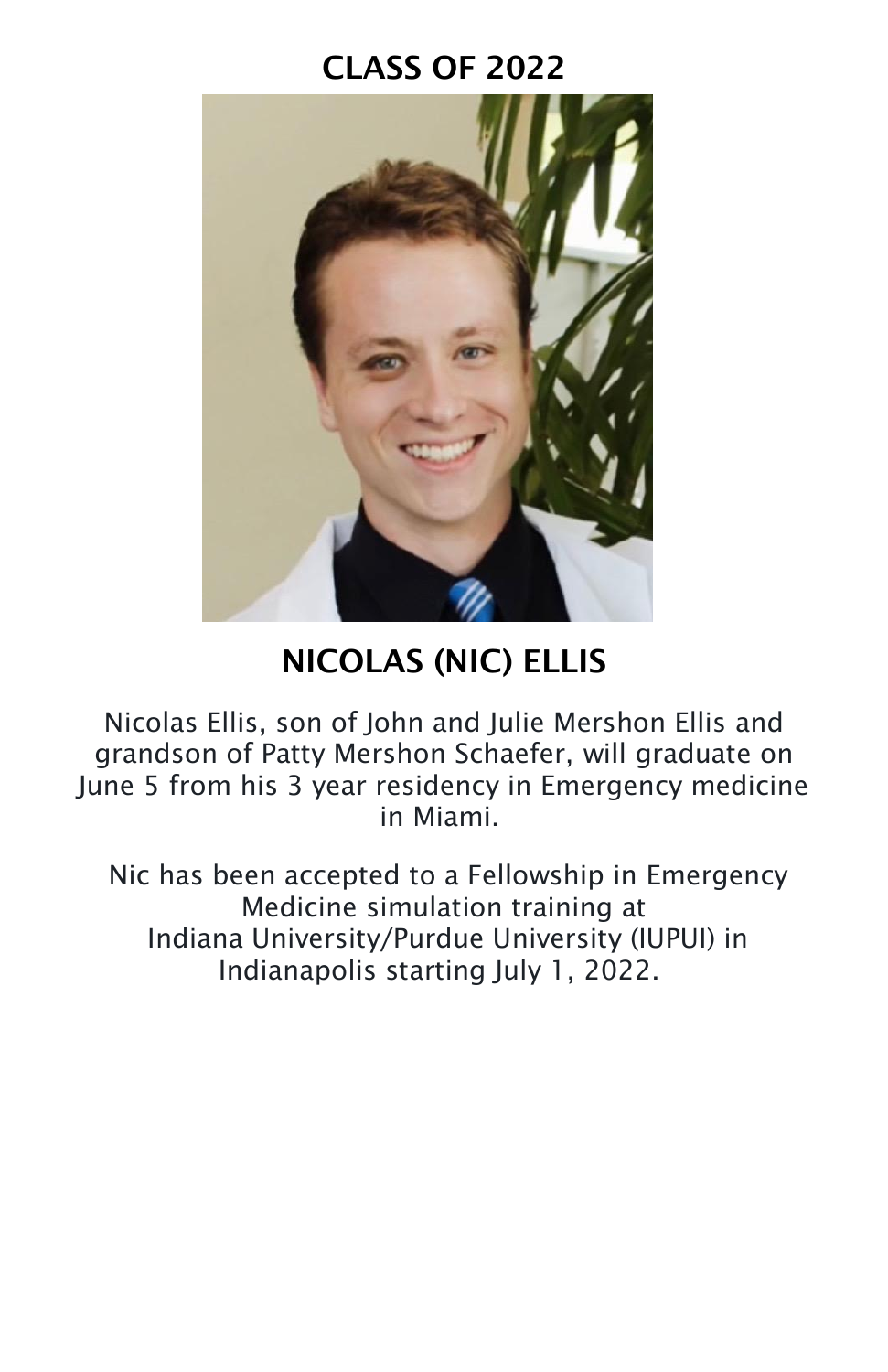

**CHRISTIAN McDANIEL**

Christian graduates from Michigan City High School on June 12, 2022. His High School activities included swimming, cross county, National Honor Society and Theater.

During the summers, he has worked for Horizon Bank, lifeguarded at Potawatomi Park Country Club, and currently works retail at the Champion Store in the Outlet Mall.

Christian will be joining his sister at Indiana University, Bloomington this fall and will major in Film Production in the Media School. He hopes to one day work in the Film industry --either behind the scenes or maybe even as an actor on the big screen some day!

Jason and Amy are his proud parents.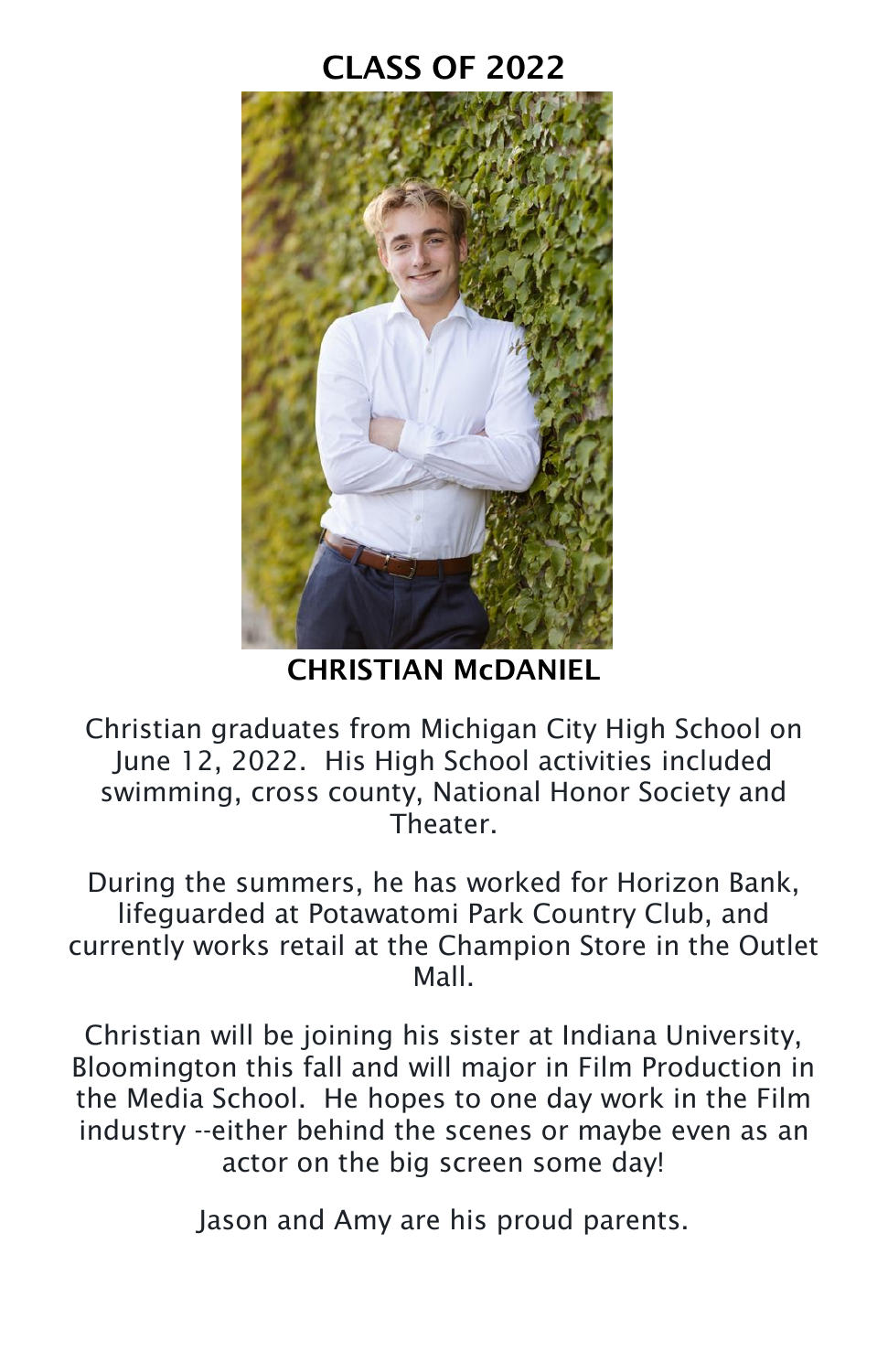

## **NATALIE YACULLO**

Natalie Yacullo, daughter of Mike Yacullo and granddaughter of Alice Yacullo, is graduating from New Prairie High School this year.

Natalie's extracurricular activities include Basketball, Tennis, Health Occupation Students of America (HOSA), Foreign Language/International Honor Society and National Honor Society.

She will be attending college at Purdue University this fall in the School of Health and Human Sciences pursuing a Pre-Med Degree.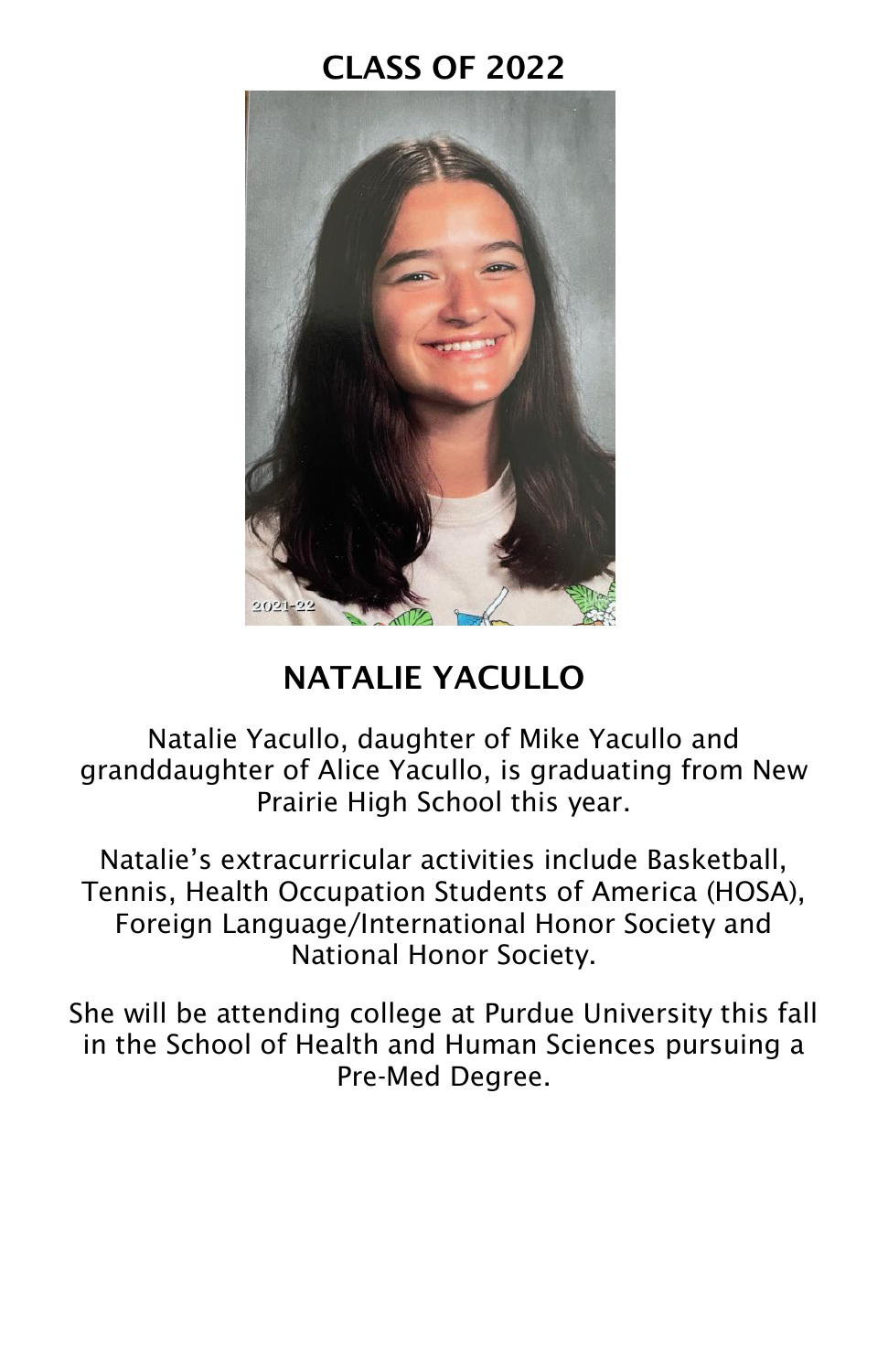#### **2021 Promotion from Kindergarten to 1st Grade**





#### **SOPHIA KILBOURNE**

Sophia Daisy Kilbourne began elementary school online, in August of 2020, and finally entered the building in March. She successfully finished the Kindergarten milestone and confidently entered First Grade in August of 2021. Daisy plays soccer, she is a Daisy Girl Scout, and she enjoys drawing and playing with her siblings.

#### **2022 Promotion from Elementary to Middle School**





**HANNAH KILBOURNE**

Hannah "Natt" Kilbourne is promoting from Coolspring Elementary to Barker Middle School. She has been a student at Coolspring for seven years. Her favorite subjects are Art and Social Studies. Hannah loves to sketch and to draw; she is active in theater and is a Cadet Girl Scout.